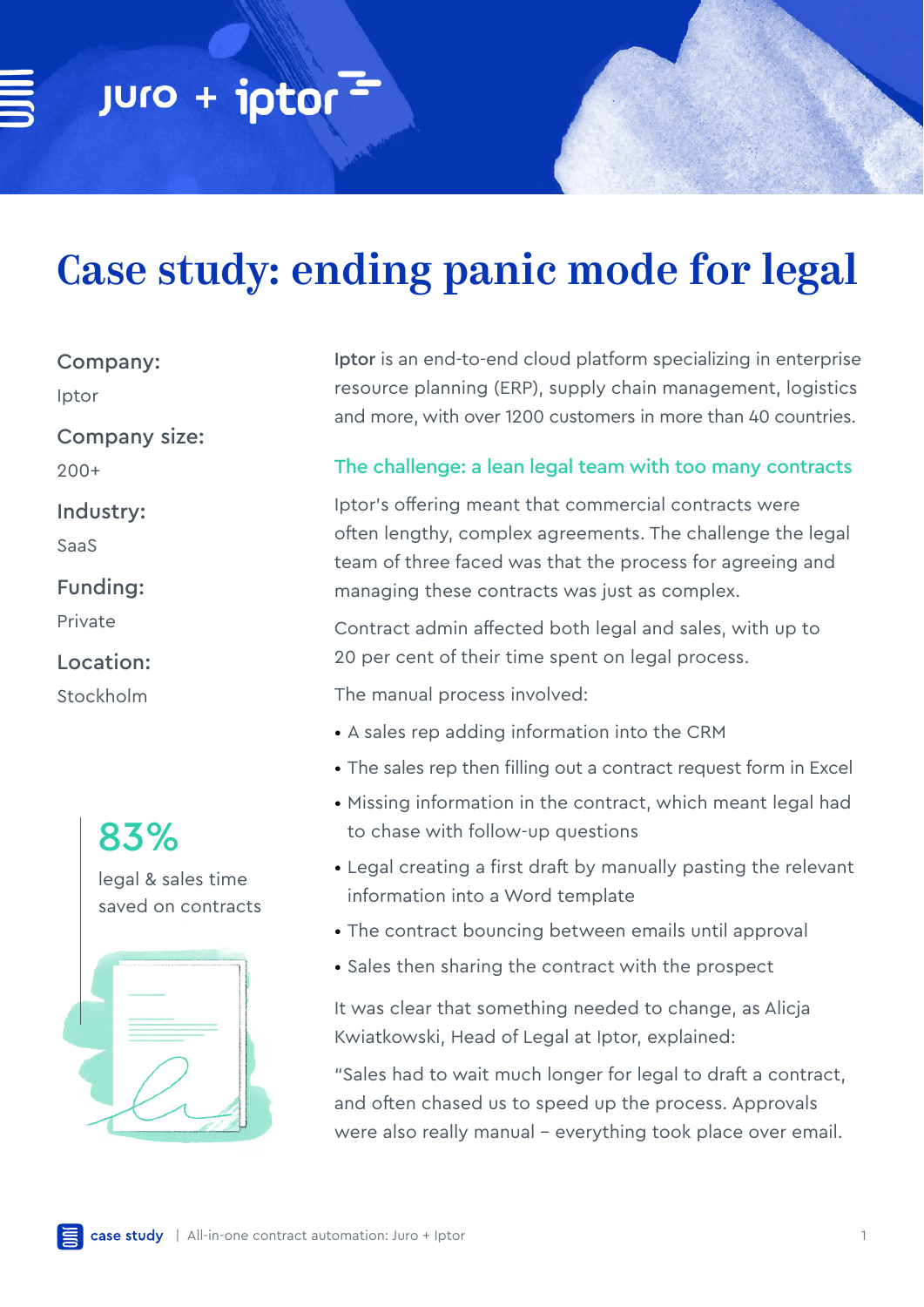"I would definitely recommend Juro - I think the platform responds well to the needs of small legal teams at scaling companies"



Alicja Kwiatowski Head of Legal, Iptor "The turning point was when it took me two hours to draft a contract sales could send to the customer. We have so many contracts, it's difficult and exhausting for legal to work this way!"

# The requirements: what did Iptor need?

Alicja looked for a contract automation solution:

- Powerful enough to serve a scaling business
- Easy to implement for an inexperienced team
- Easy to use, both for legal and the teams they enabled
- Providing value for money at a reasonable price

Alicja shortlisted three solutions. One seemed too challenging to implement, and the other had lengthy response times that didn't match her need to make a quick decision.

She chose Juro after reading user reviews on independent platforms like Capterra. The majority of testimonials came from lean legal teams scaling contract workflow at high-growth companies.

## The solution: enabling sales with an in-browser platform

Alicja kick-started a rapid implementation of Juro at the end of 2020. Juro's customer success team was on hand to support Alicja as she set up her contract templates.

She said: "our templates at that time were long and complex - we used smartfields to create dynamic templates with Juro's conditional logic feature. The customer success team was really responsive and supportive during setup."

*Juro is the #1-rated contract platform for ease of setup and quality of support, leading both categories on [Capterra](https://www.capterra.co.uk/software/167130/juro) and [G2.](https://www.g2.com/products/juro/reviews)*

Within a month, legal and sales were set up for a strong 2021, with a frictionless contract process.

• Impressive time savings: "before Juro, it would take legal up to two hours to draft a contract, longer if we had follow-up questions. Now sales can input information and legal can approve the contract - all in 20 minutes."